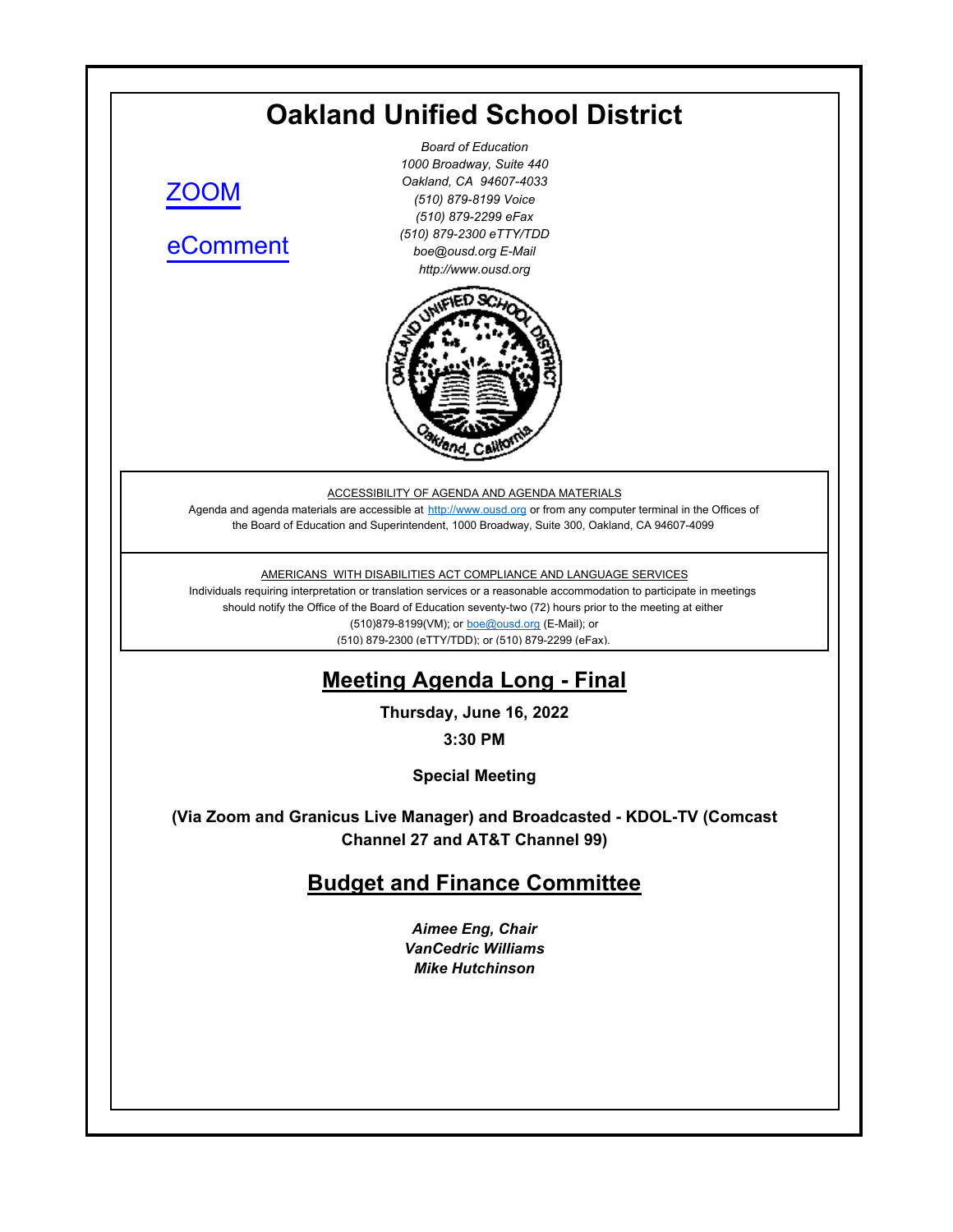LEY CUMPLIMIENTO PARA AMERICANOS CON DISCAPACIDADES Y SERVICIO DE IDIOMAS Personas que requieran servicios de traducción o interpretación o facilidades razonables para participar en juntas deberán notificar a la Oficina de la Mesa Directiva de Educación setenta y dos (72) horas antes de la junta ya sea al (510)879-8199(VM); o boe@ousd.org (E-Mail); o (510) 879-2300 (eTTY/TDD); o (510) 879-2299 (eFax).

#### 美国残障人士法案條例遵守及語言服務

個别人士需要傳譯及翻譯服務或有合理安排去參與會議的應該在舉行會議之前的七十二(72)小時通知教育委員 會。請致電(510)879-8199(留言);或 boe@ousd.org (電郵) ;或(510) 879-2300 (電子文字電話/聽障專用電信 設備 (eTTY/TDD));或(510) 879-2299 (電子圖文傳真 (eFax))。

#### TUẦN HÀNH ĐẠO LUẬT NGƯỜI MỸ KHUYẾT TẤT VÀ DỊCH THUẬT

Những người nào cần thông ngôn hay phiên dịch hay một sắp xếp hợp lý nào để tham gia các buổi họp phải thông báo Văn phòng của Hội đồng Giáo dục bảy mươi hai (72) tiếng đồng hồ trước buổi họp, số điện thoại (510)879-8199 (VM); hay là boe@ousd.org (E-Mail); hay là (510) 879-2300 (eTTY/TDD); hay là số (510) 879-2299 (eFax).

# សេវាបកប្រែភាសា និងការអនុលោមតាមច្បាប់ជនជាតិអាមេរិកាំងពិការ

អកណាដែលត្រូវការសេវាបកប្រែភាសាដោយផ្ទាល់មាត់ ឬជាលាយលក្ខអក្សរ ឬត្រូវការការជួយសម្រះសម្រលយ៉ាងសមរម្យ មួយ ដើម្បីចូលរួមក្នុងកិច្ចប្រជុំនានានោះ ត្រវង្គល់ដំណឹងទៅកាន់ទីការិយាល័យនៃក្រមប្រឹក្សាអប់រំ ឱ្យបានចិតសិបពី (72) ម៉ោង មុនកិច្ចប្រជុំ តាមរយៈទូរស័ព្ទ:លេខ <u>(510) 879-8199</u> បុតាមរយៈអ៊ីមែល <u>boe@ousd.org</u> បុទូរស័ព្ទ eTTY/TDD លេខ (510) 879-2300 ប៊ូទូសារលេខ (510) 879-2299។

الامتثال لقانون الأمريكيين نو ي الإعاقات (ADA) وتوفير الخدمات اللغوية من يحتاج إلى خدمات الترجمة المكتوبة أو خدمات الترجمة الفورية أو الترتيبات التيسيرية المعفّولة لكي يساهم في الإجتماعات فالمرجو منه إبلاغ مكتب إدارة التعليم إثنين وسبعين (72) ساعة قبل الإجتماع بوسيلة من الوسائل التالية: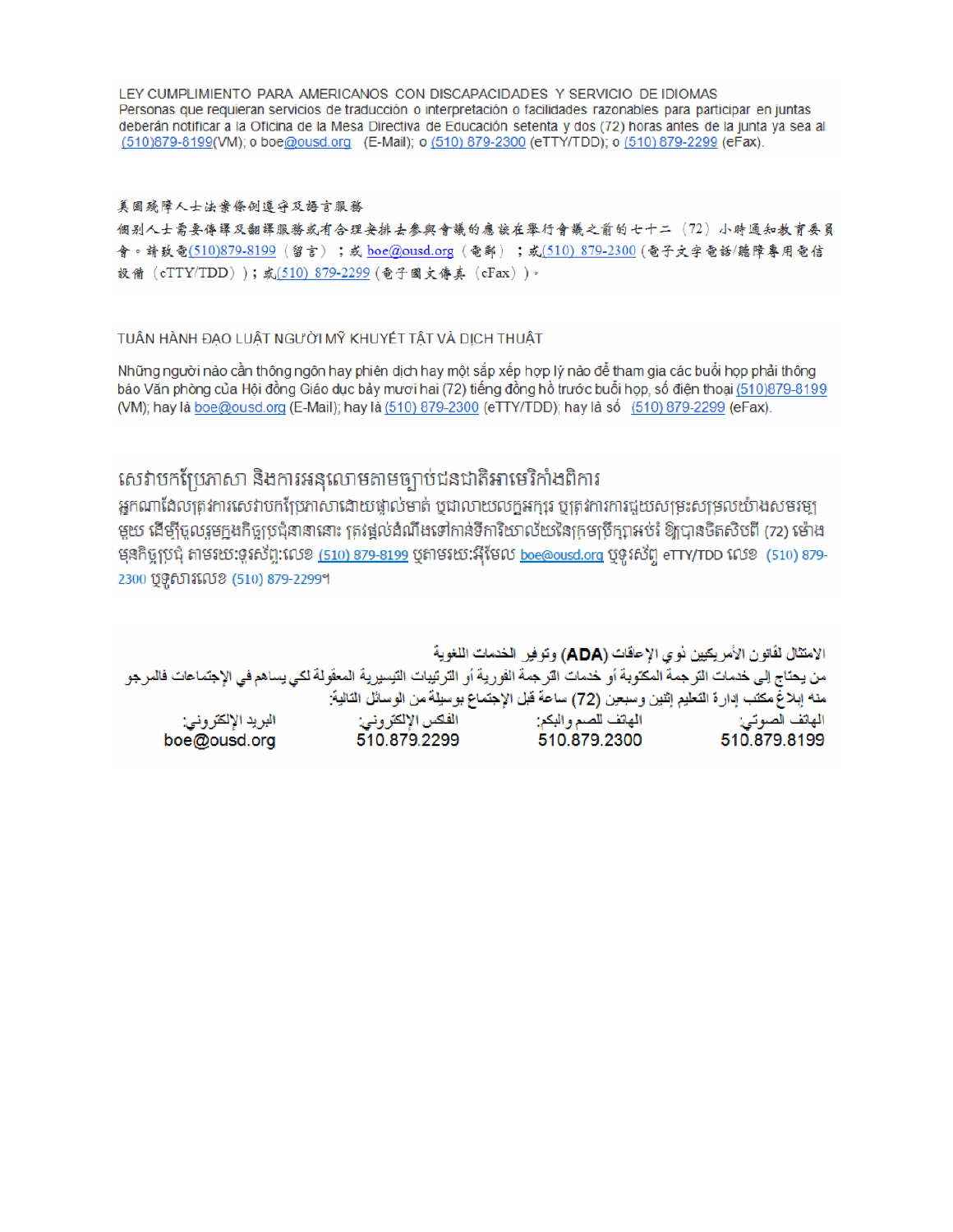# **NOTICE – EXCLUSIVELY VIRTUAL MEETING**

*Pursuant to Assembly Bill No. 361 and Resolution No. 2122-0014H (Making Certain Findings Necessary To Permit Virtual Meetings In Specified Circumstances), this meeting is being held virtually. The member of the legislative body, as well as the attending District staff, will join the meeting via phone/video conference and no teleconference locations need be posted.* 

*• Zoom: To view by Zoom, please click https://ousd.zoom.us/j/88497796062 on or after the Noticed meeting time. Instructions on how to join a meeting by video conference are available at:*

*https://support.zoom.us/hc/en-us/articles/201362193 -Joining-a-Meeting.*

*• Phone: To listen by phone (via Zoom), please do the following on or after the Noticed meeting time: call (669) 900-9128, then enter Webinar ID 8849-779-6062, then press "#". If asked for a participant id or code, press #. Instructions on how to join a meeting by phone are available at:*

*https://support.zoom.us/hc/en-us/articles/201362663 - Joining-a-meeting-by-phone.*

*• To view the Budget and Finance Committee meeting from the District's Home Page - Upcoming Events & Live Meeting Video, please select the meeting name and click on the "In Progress" link under Video or go to the Legislative Information Center (under Board of Education on Home Page)>Calendar Tab>Calendar>Today>Budget and Finance Committee>"In Progress" link under Video.*

### **NOTICE – EXCLUSIVELY VIRTUAL MEETING (CONTINUED)**

*In addition, members of the public may submit written comments for a posted Budget and Finance Committee Agenda Item, before a meeting or while a meeting is "In Progress," from the District's Home Page - Upcoming*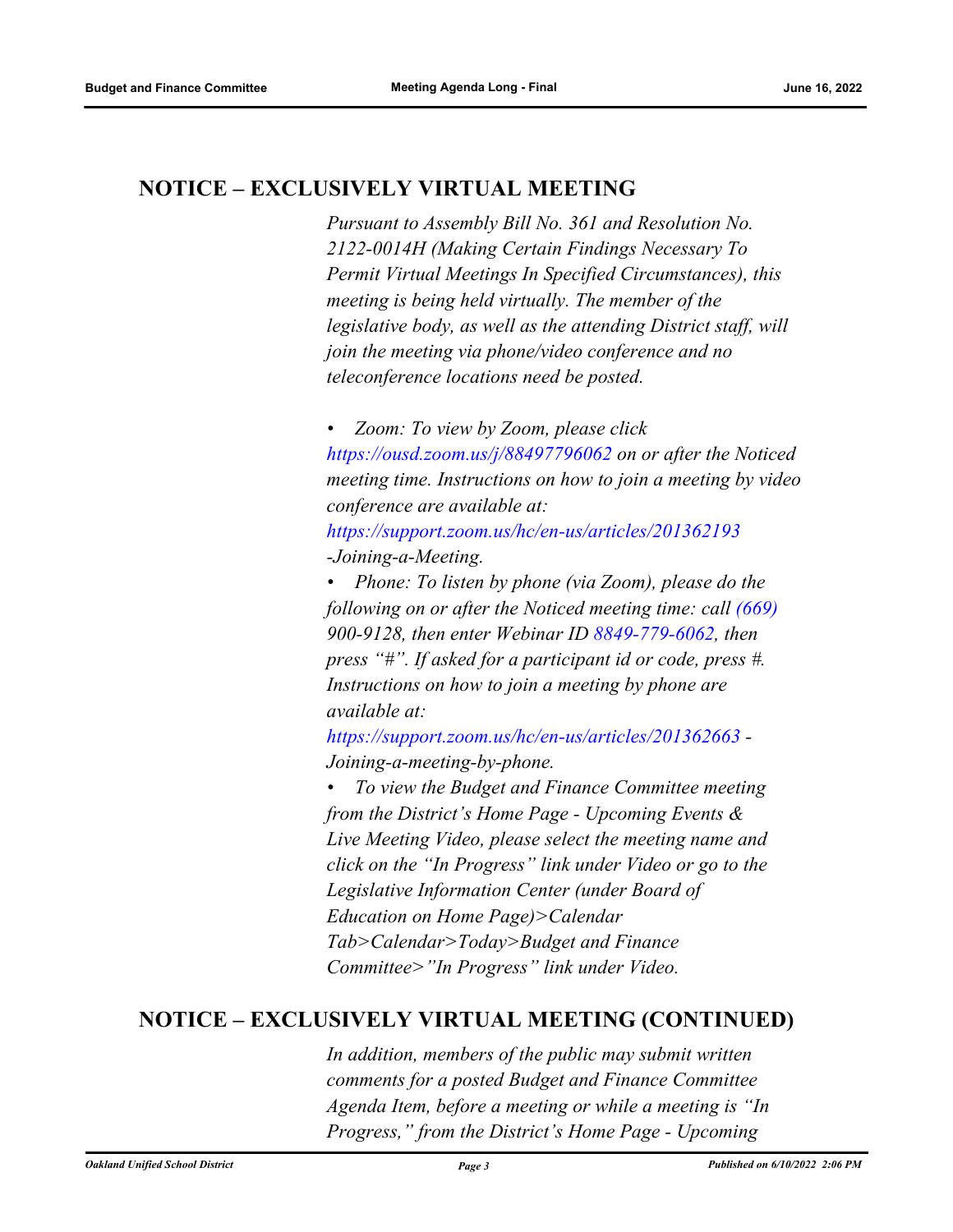*Events & Live Meeting Video by selecting Budget and Finance Committee Agenda "eComment" or from the Legislative Information Center, as follows:*

- *If before Sunday, click Calendar Tab>Next Week>Budget and Finance Committee>eComment*
- *If Sunday or thereafter up to day before Meeting, click Calendar Tab>This Week>Budget and Finance Committee>eComment*
- *If day of Meeting, click Calendar Tab>Today>Budget and Finance Committee>eComment*

*Or "eComment" in bold on the cover page of the Agenda.* 

*Written comments made on an eligible Agenda item, upon clicking of the Submit Button, are immediately sent via email to all members of the legislative body and key staff supporting the legislative body. Each eComment is a public record.*

#### **A. Call to Order**

**B. Roll Call**

#### **C. New Business**

**[22-1517](http://ousd.legistar.com/gateway.aspx?m=l&id=/matter.aspx?key=55811) Creation of New Positions - 2022-23 Adopted Budget - Superintendent of Schools**  $\mathbb{B}$  C.-1 Discussion by the Budget and Finance Committee, with the Chief Business Officer, or designee and possible adoption of recommendations regarding Resolution No. 2122-0243 - Creating New Positions - 2022-2023 Fiscal Year Adopted Budget - As Delineated In Exhibit A. [22-1517 Creation of New Positions - 2022-23 Adopted Budget -](http://ousd.legistar.com/gateway.aspx?M=F&ID=104741.pdf) Superintendent of Schools *Attachments:*